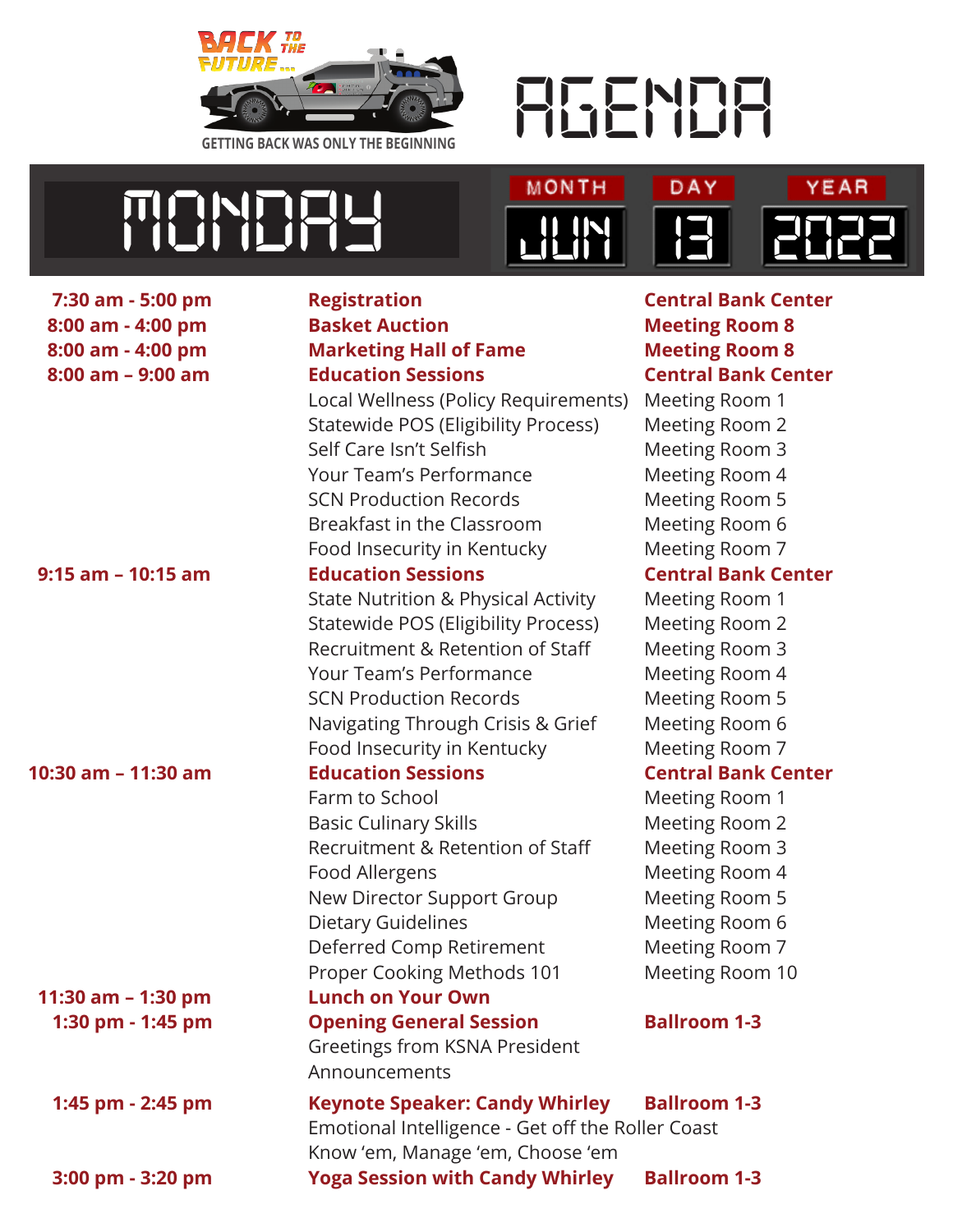| 3:30 pm - 4:30 pm  | <b>Education Sessions</b>                             | <b>Central Bank Center</b> |
|--------------------|-------------------------------------------------------|----------------------------|
|                    | Bridging the Gap                                      | Meeting Room 1             |
|                    | <b>Maximizing Your Commodity</b>                      | Meeting Room 2             |
|                    | What can KSNA and SNA do for YOU?                     | Meeting Room 3             |
|                    | Food Service Equipment                                | Meeting Room 4             |
|                    | <b>Tips for New Managers</b>                          | Meeting Room 5             |
|                    | (Meal Pattern Basics) Movin' on Back                  | Meeting Room 6             |
|                    | CACFP - Child Adult Care Food Program                 | Meeting Room 7             |
|                    | The Power of Imagination                              | Meeting Room 10            |
| 5:00 pm - 6:00 pm  | <b>Industry &amp; Directors Open House</b>            | <b>Terrace</b>             |
|                    | By Invitation Only                                    |                            |
| 6:00 pm - 10:00 pm | <b>KSNA President's Dinner &amp; Party</b>            | <b>Ballroom</b>            |
|                    | Back to the FutureGetting BACK was only the beginning |                            |
|                    | <b>Introduction of Board Members</b>                  |                            |
|                    | Recognition of Industry Partners                      |                            |
|                    | Awards Ceremony                                       |                            |
|                    | DJ & Karaoke                                          |                            |
|                    |                                                       |                            |

*50/50 Raffle Tickets available for purchase all day on Monday & Tuesday and 8:00 am to 10:30 am on Wednesday.*





| 7:30 am - 10:30 am  | <b>Biometric Screening</b>            | <b>Meeting Room 9</b>      |
|---------------------|---------------------------------------|----------------------------|
| 8:00 am - 4:00 pm   | <b>Basket Auction</b>                 | <b>Meeting Room 8</b>      |
| $8:00$ am - 9:00 am | <b>Education Sessions</b>             | <b>Central Bank Center</b> |
|                     | Parent Student Involvement            | Meeting Room 1             |
|                     | ICN Leadership Training               | Meeting Room 2             |
|                     | Get the Most Out of Your Combi Oven   | Meeting Room 3             |
|                     | Why Though?                           | Meeting Room 4             |
|                     | New & Renovated Spaces                | Meeting Room 5             |
|                     | <b>Utilizing Munis Reports</b>        | Meeting Room 6             |
|                     | Investing In Your Chapter             | Meeting Room 7             |
| 9:15 am - 10:15 am  | <b>Second General Session</b>         | <b>Ballroom 1-3</b>        |
|                     | Tornado Relief & Recovery             |                            |
| 10:30 am - 12:30 pm | <b>Exhibits - Directors Only</b>      | <b>Hall A</b>              |
| 10:30 am - 11:30 am | Keep Moving, There's Light at the     | <b>Ballroom 1-3</b>        |
|                     | <b>End of Your Tunnel</b>             |                            |
|                     | (Manager Only Session)                |                            |
| 11:30 am - 12:30 pm | <b>Engaging Student Customers</b>     | <b>Ballroom 1-3</b>        |
|                     | (Manager Only Session)                |                            |
| 12:30 pm - 2:30 pm  | <b>Exhibits</b>                       |                            |
| 4:45 pm - 8:00 pm   | <b>Winstar Farm Thoroughbred</b>      | <b>High Street</b>         |
|                     | <b>Horse Farm Tour Group 1</b>        |                            |
|                     | (Pre-Registration Required to Attend) |                            |
| 6:45 pm - 10:00 pm  | <b>Winstar Farm Thoroughbred</b>      | <b>High Street</b>         |
|                     | <b>Horse Farm Tour Group 2</b>        |                            |
|                     | (Pre-Registration Required to Attend) |                            |